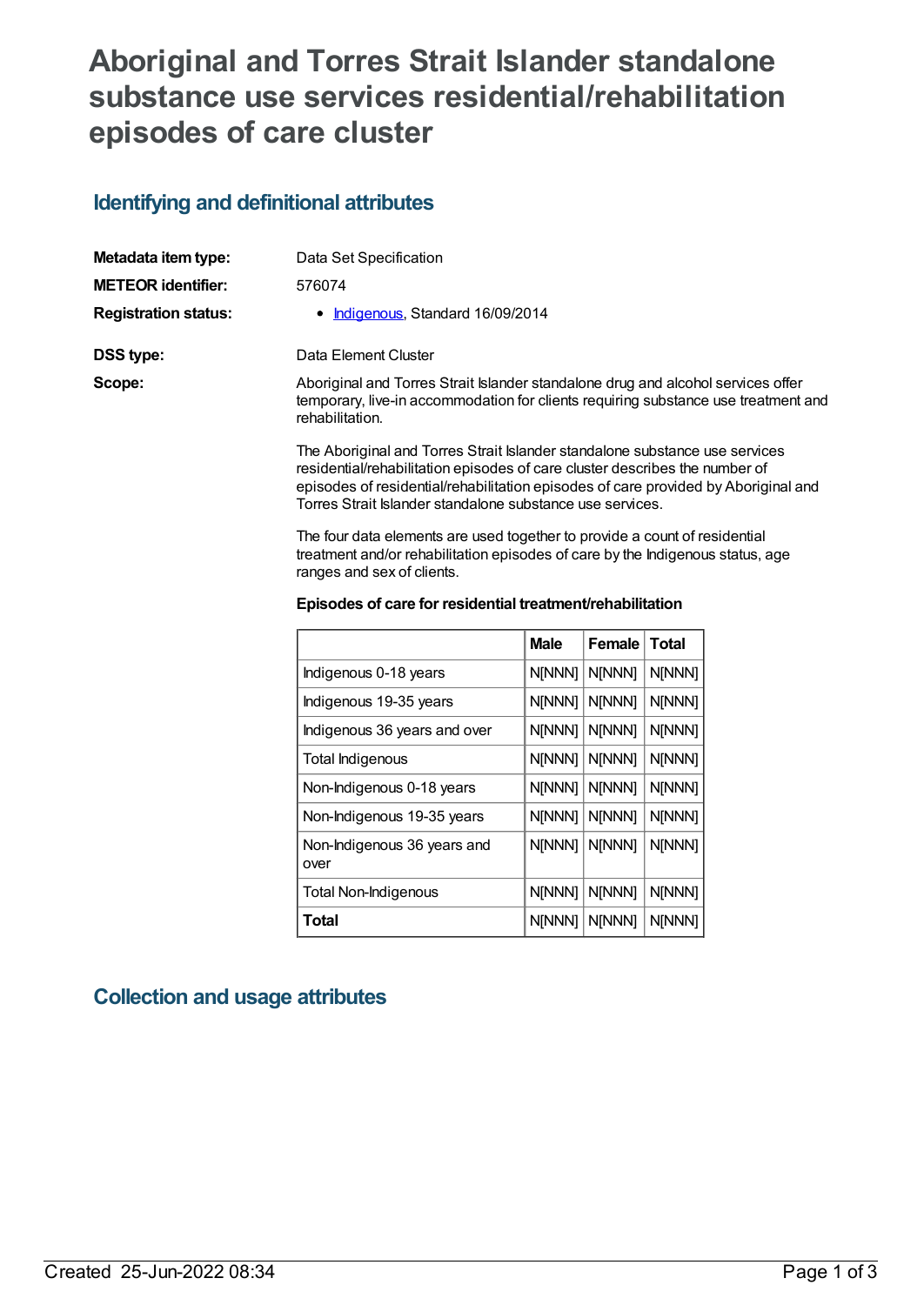| Guide for use:                                              | An episode of care starts at admission into a residential treatment/rehabilitation<br>program and ends at discharge from residential care.                                                                                                                                                                                   |
|-------------------------------------------------------------|------------------------------------------------------------------------------------------------------------------------------------------------------------------------------------------------------------------------------------------------------------------------------------------------------------------------------|
|                                                             | An episode of care is not determined by the length of time spent in residential care.<br>No matter how long the client stays in residential care it is only counted as one<br>episode of care. If a client is discharged and later comes back into residential care,<br>this is considered to be a separate episode of care. |
|                                                             | Excludes:                                                                                                                                                                                                                                                                                                                    |
|                                                             | • sobering-up/residential respite/short term programs<br>• clients who did not receive formal treatment and/or rehabilitation such as<br>housing clients.                                                                                                                                                                    |
| <b>Collection methods:</b>                                  | If figures are not available for the full year, an estimate can be made based on a<br>representative part of the year.                                                                                                                                                                                                       |
| <b>Source and reference attributes</b>                      |                                                                                                                                                                                                                                                                                                                              |
| <b>Submitting organisation:</b>                             | Australian Institute of Health and Welfare                                                                                                                                                                                                                                                                                   |
| <b>Relational attributes</b>                                |                                                                                                                                                                                                                                                                                                                              |
| <b>Implementation in Data Set</b><br><b>Specifications:</b> | Aboriginal and Torres Strait Islander standalone substance use services<br><b>DSSIndigenous, Superseded 07/12/2017</b>                                                                                                                                                                                                       |
|                                                             | Implementation start date: 01/07/2008                                                                                                                                                                                                                                                                                        |
|                                                             | Implementation end date: 30/06/2009                                                                                                                                                                                                                                                                                          |
|                                                             | Aboriginal and Torres Strait Islander standalone substance use services                                                                                                                                                                                                                                                      |
|                                                             | <b>DSSIndigenous, Superseded 07/12/2017</b>                                                                                                                                                                                                                                                                                  |
|                                                             | Implementation start date: 01/07/2010                                                                                                                                                                                                                                                                                        |
|                                                             | Implementation end date: 30/06/2011                                                                                                                                                                                                                                                                                          |
|                                                             | Aboriginal and Torres Strait Islander standalone substance use services DSS<br>Indigenous, Superseded 07/12/2017                                                                                                                                                                                                             |
|                                                             | Implementation start date: 01/07/2009                                                                                                                                                                                                                                                                                        |
|                                                             | Implementation end date: 30/06/2010                                                                                                                                                                                                                                                                                          |

**Metadata items in this Data Set Specification** Show more detail